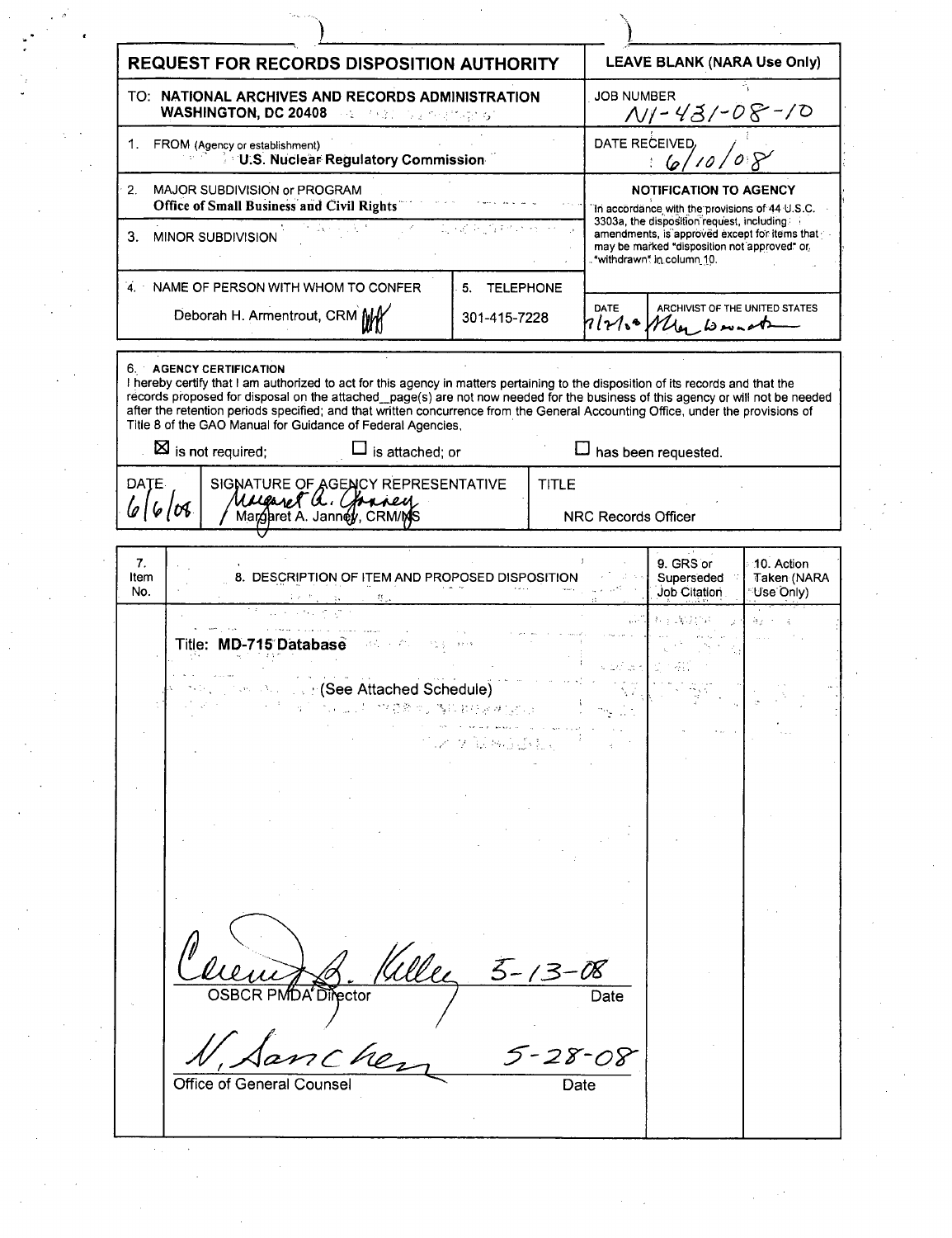# **U. S.** Nuclear Regulatory Commission **MD-715 DATABASE (MD-715)** DRAFT

) and the contract of  $\mathcal{L}$  (i.e.,  $\mathcal{L}$  ) and  $\mathcal{L}$ 

### **MD-715 DATABASE (MD-715)**

The MD-715 Database is a password protected programs used to download NRC personnel demographic information from the Federal Personnel Payroll System (FPPS) database and convert it into a form that is used to create an annual report for the Equal Employment Opportunity Commission (EEOC) and internal status reports. These reports provide the information that allows the NRC to support the goals of the NRC's Comprehensive Diversity Management Plan. MD-715 was developed by Lockheed Martin for the NRC.

MD-715 consists of a collection of queries used to select and load specific information into an Access database, which in turn is used to create reports in Excel that provide the detail used to manage and status the NRC's equal employment opportunity program used to prepare reports required under the authority of Executive Order 11478 as implemented in EEOC Management Directive MD-715. The MD-715 database and information are not publically accessible.

### **++ Inputs/Source Documents**

A snapshot of the NRC's employee demographic information is obtained from scripted queries from *67(R S* the NRC's personnel sy is currently Federal Personnel Payroll System (FPPS).

20/2 **c Disposition: TEMPORARY**. The demographic data is curreff after MD-715 data is downloaded and converted to a useable format by MD-715 queries. Destroy or delete any interim data after loading the master file.

## 2) Master File

Demographic information is obtained as a periodic snapshot at the end of the fiscal year and placed in MD-715 includes:

- **0** Individual Categorization
	- **0** Sex
	- **Ethnicity**
	- Identified targeted disability
	- Employment status (e.g., employee or contractor)
	- Performance awards
	- NRC Organization

Disposition: TEMPORARY. Cut off each year's data at the end of the fiscal year. Destroy the annual data 2 years after cut off.

#### **3)** Outputs

MD-715 provides input to the annual EEOC report and internal supplemental reports. Reports are produced by the Office of Small Business and Civil Rights.

### a. Published Annual **MD-715** Report to the **EEOC**

Disposition: TEMPORARY. Submit EEOC Report to ADAMS or other approved recordkeeping system. Cut off at the close of the fiscal year and destroy 20 years after cut off.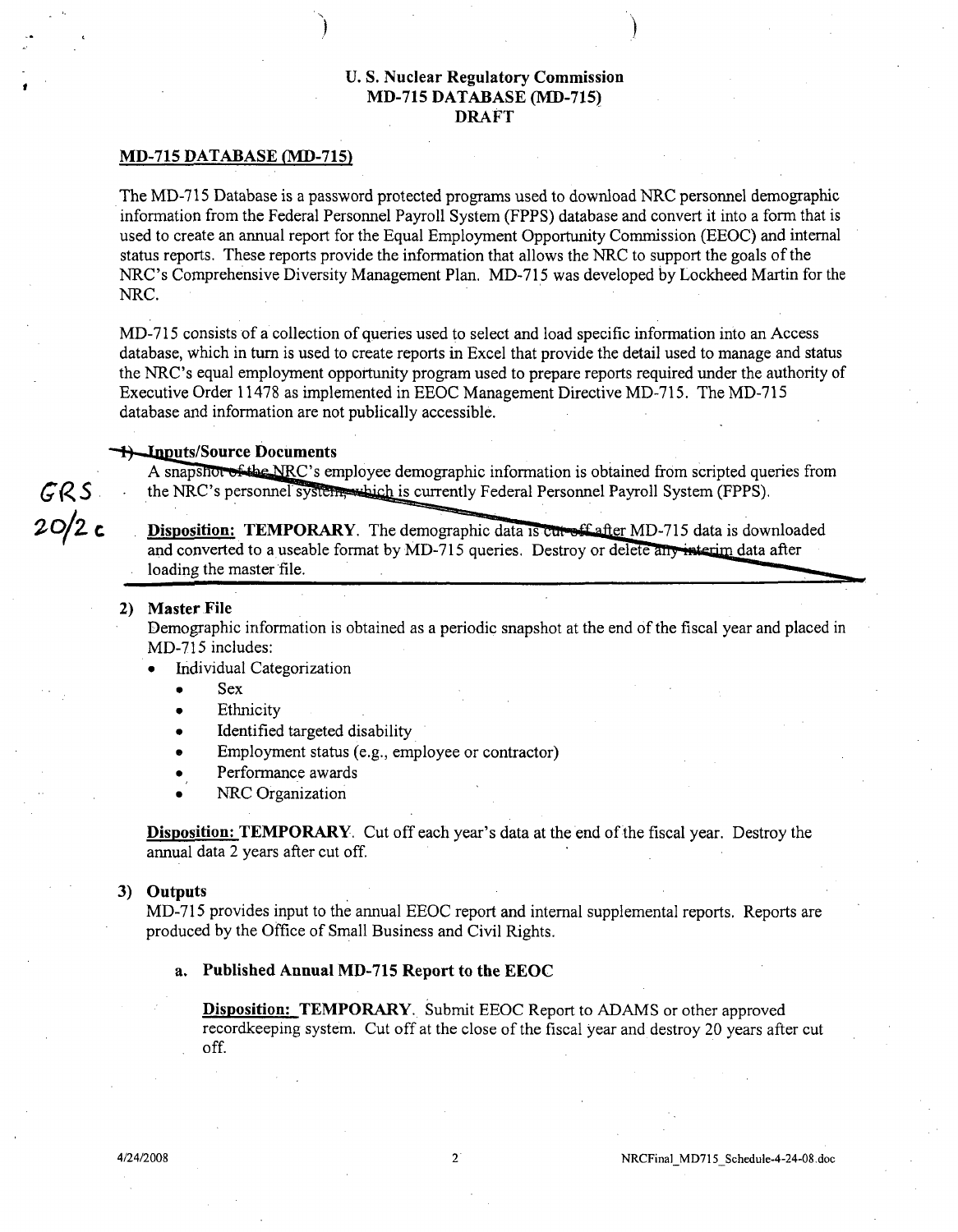# **b.** Internal Quarterly and Annual MD **715** Reports

Monthly and Quarterly reports issued internally to the NRC to the Office Managers to track each Office's progress towards meeting Diversity Program goals.

Disposition: TEMPORARY. Submit Annual and Quarterly Internal Reports to ADAMS or other approved recordkeeping system. Cut off at the close of the fiscal year and destroy 5 years after cut off.

## c. Internal Monthly MD 715 Reports

Reports created from the information in MD-715 are used to track each Office's progress towards meeting Diversity Program goals.

Disposition: TEMPORARY. Cut off at the close of the fiscal year and destroy or delete.

## **MD-715 System Documentation**

GRS

An MD-715 Report Guide has been prepared that provides instructions for processing information from the FPPS through preparing the data for submittal.

**Disposition: TEMPORARY.** Cut off when MD-715 is decommissioned. Destroy 1 year after cut  $20/11a(l)$  off.